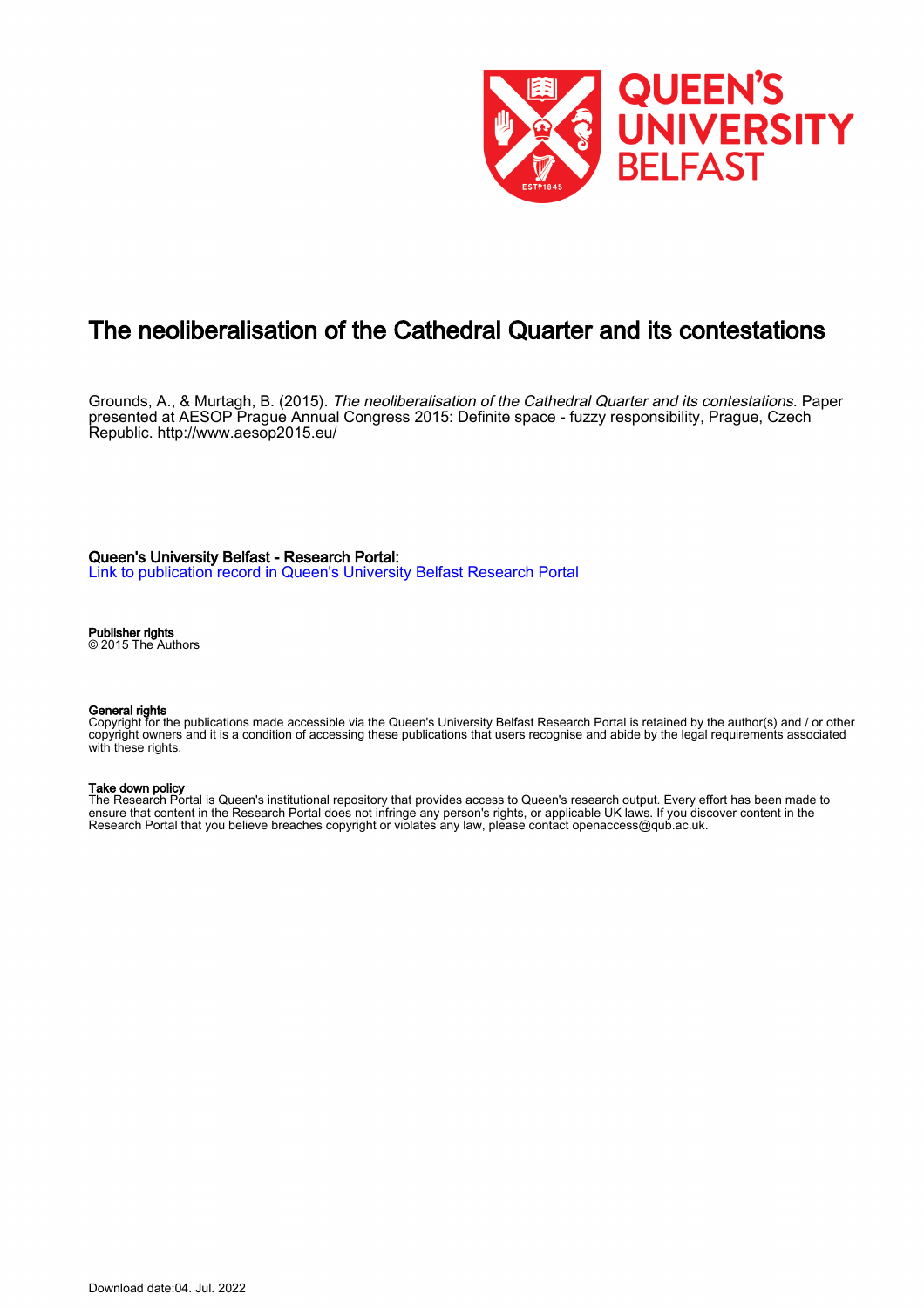## **The neoliberalisation of the Cathedral Quarter and its contestations**

## **Dr. Andrew Grounds & Dr. Brendan Murtagh**

#### **Introduction**

Over time Belfast has been well researched as a site of ethnosectarian conflict, segregation and fear see (Boal et al 1976) and (Gaffiken and Morrisey 2011). The study of socio-spatial patterns of 'ethnocracy' is useful, but this article will argue how it is equally important to understand local forms of urban restructuring in terms of global processes that are linked to neoliberalism. To better understand the neoliberal urbanisation of Belfast this article is organised into two parts. The first part will demonstrate how the Northern Ireland State has sought legitimacy in the free market as 'therapy' for the production of neutral socio-spatial formations such as the Cathedral Quarter. Secondly it will examine this performance of neoliberal urbanism, as it 'actually exists' and demonstrate how market-led renewal has been extended through the clustering and non-sectarian interests, 'soft' arrangements of urban governance, cultural re-branding strategies, economic development incentives, and the development of various flagship projects. Critically this place-based grounding of neoliberalism is useful, as it also allows for the contestations of neoliberal urbanism to become real rather than just theoretical. The second part of the article will draw attention to the responses of local, and sometimes marginal, interests that have looked to challenge, adapt and, at times, divert the extension of market-led renewal. To be clear, this article does not want to overstate the performance of such interests. Nor does it want to claim that they significantly impact or obstruct the wider neoliberal urbanisation of Belfast. Instead it is interested in their behaviours and their different methods of working to explore what may be constituted as 'alternative', at least in the locality of the Cathedral Quarter. By studying how and why these interests have responded to the extension of neoliberal urbanism over time, it may just be possible to provide a better platform to articulate what more progressive forms of urban resistance might look like.

#### **The time, place and the therapy of neoliberalism in Belfast**

It could be argued that Northern Ireland's troubled past has given birth to a unique species of what Brenner et al (2010) label as 'variegated' neoliberalism. Here the Northern Ireland state has sought legitimacy in the free market as 'therapy' for the production of neutral areas throughout Belfast city centre. This prescription of neoliberalism as therapy is theoretically useful and needs to be better understood. For example how is neoliberal therapy distinctive with respect to the divided urban context of Belfast? Through what circumstances or strategies has it been rolled-out over time? And finally what are the implications of this response in terms of the production of neutral socio-spatial formations such as the Cathedral Quarter? Zukin (2010) has referred to the extension of neoliberal urban processes like gentrification as "pacification by cappuccino". This describes a scenario in which contemporary urban space is "imagineered" as a spectacle for the consumption of those who can afford to pay. For Davis (2007) this usually occurs at the expense or displacement of those that cannot. Since the 1970's, Hackworth (2006) has demonstrated how cities the world over has looked to roll out a template of neoliberal urbanism to tackle wider urban problems related to decay, deprivation and disinvestment.

Over time, Nagle (2009) and Murtagh (2010) have argued how the Northern Ireland state has adopted a similar approach to distract investors and tourists from local patterns of segregation and territorial division. In his article "See you in Disneyland" Sorkin (1992) recalls how the Disney strategy attempted to inscribe "utopia on the terrain of the familiar and vice versa". Originally, the concept of Disneyland was conceived as a dedication to the ideals and dreams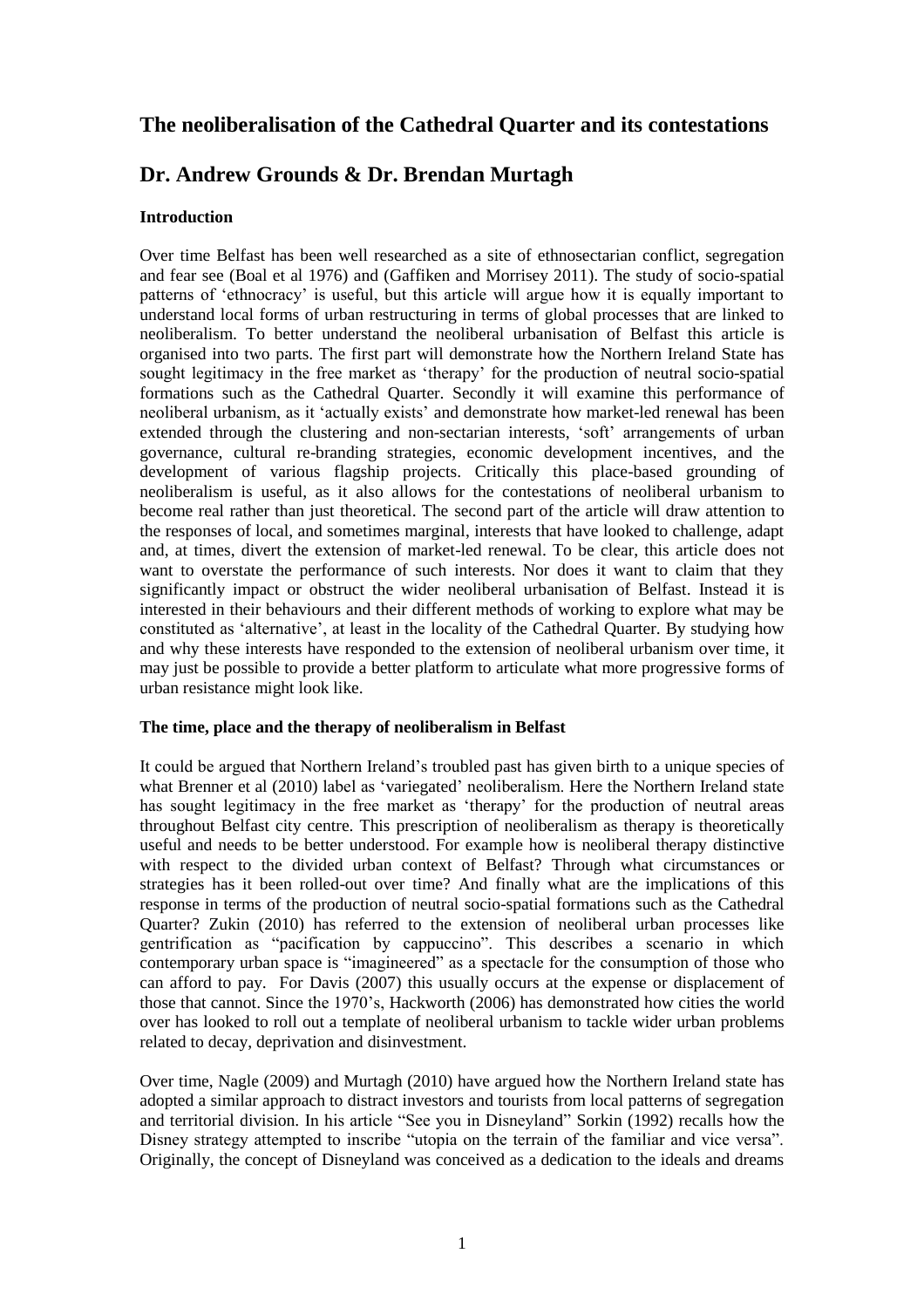behind the development of modern America. It attempted to 'dramatize' these ideals and ultimately, export them as a source of hope and inspiration around the world:

"Disneyland will be something of a fair, an exhibition, a playground, a community centre, a museum of living facts and a showplace of beauty and magic. It will be filled with the accomplishments, the joys, the hopes of the world we live in. And it will remind us and show us how to make those wonders part of our lives"

(Sorkin, 1992 (b), p. 205)

In the context of Northern Ireland, it could be argued that neoliberal expressions of urbanism represent the utopian against a wider terrain that has been divided by over 30 years of violent conflict. For much of the political and economic elite, the delivery of such market-led interventions represent a step towards 'normality' as well as an opportunity to globally reposition the province as a place that is attractive to corporate interest, foreign investment and tourists. These interventions could be similarly read as therapeutic; as for much of the population they also represent a greater hope that Northern Ireland can develop into a politically stable, economically prosperous and peaceful society. But how and through what devices has this neoliberal therapy been administered in the divided context of Belfast?

#### **The neoliberalisation of the Cathedral Quarter area**

Over time, the clustering of non-sectarian identities has encouraged the cultural rebranding of inner city areas like the Cathedral Quarter. During the 1980's community artists and later LGBT interests reclaimed a disinvested area called Northside as a space that was increasingly tolerant of non-conforming lifestyles and alternative political cultural or social beliefs. This clustering of such non-sectarian activity encouraged Laganside—Northern Ireland's only development corporation to formerly re-brand Northside as the Cathedral Quarter in 1998. Laganside invested in various physical improvements throughout the area and helped to restore the Victorian character of the historic streetscape. They also installed a series of managed workspaces for local arts groups and also provided annual funding opportunities for creative activity that committed to remain in the locality. The development of this creative infrastructure and financial resources like the Laganside Events Grant gradually encouraged more creative industries and arts-based groups to move into the area. The performances of these distinctly non-sectarian groups and identities are today still visible in the growing expression of Belfast's student/hipster culture. This is reinforced during the annual production of fringe cultural events such as the Cathedral Quarter Arts Festival or the Festival of Fools. These alternative cultural activities have helped to re-position the area as a neutral spectacle that is tolerant of individuals regardless of their religion, sexual orientation, gender, race or age. However the clustering of these activities has gradually de-risked the area and for some private interests has presented it as a viable opportunity for speculative investment. This has occurred despite the Cathedral Quarter being geographically adjacent to some of Belfast's most segregated and deprived communities located in the inner north and west of the city.

The clustering of alternative or non-sectarian identities is not the only driver behind the extension of neoliberal urbanism as therapy. During the 1980's policies such as the Urban Development Grant looked to incentivise a wider model of property-led renewal throughout the centre of Belfast, even during the height of the conflict. In the Cathedral Quarter many commercial interests capitalised on highly generous economic incentives (in some cases up to 75% of the re-development costs) and steadily gravitated back to the area. This market-led therapy has intensified post 2000 through the increasing financialisation of the Northern Ireland economy as well as through Belfast's unique encounter with the global property market. The outcome of which has seen the increase in the construction of private apartment complexes located around the Cathedral Quarter area as well as along the urban waterfront. Collectively these policy interventions have motivated a growing part of the population that had previously psychologically distanced themselves from Belfast during the conflict, to re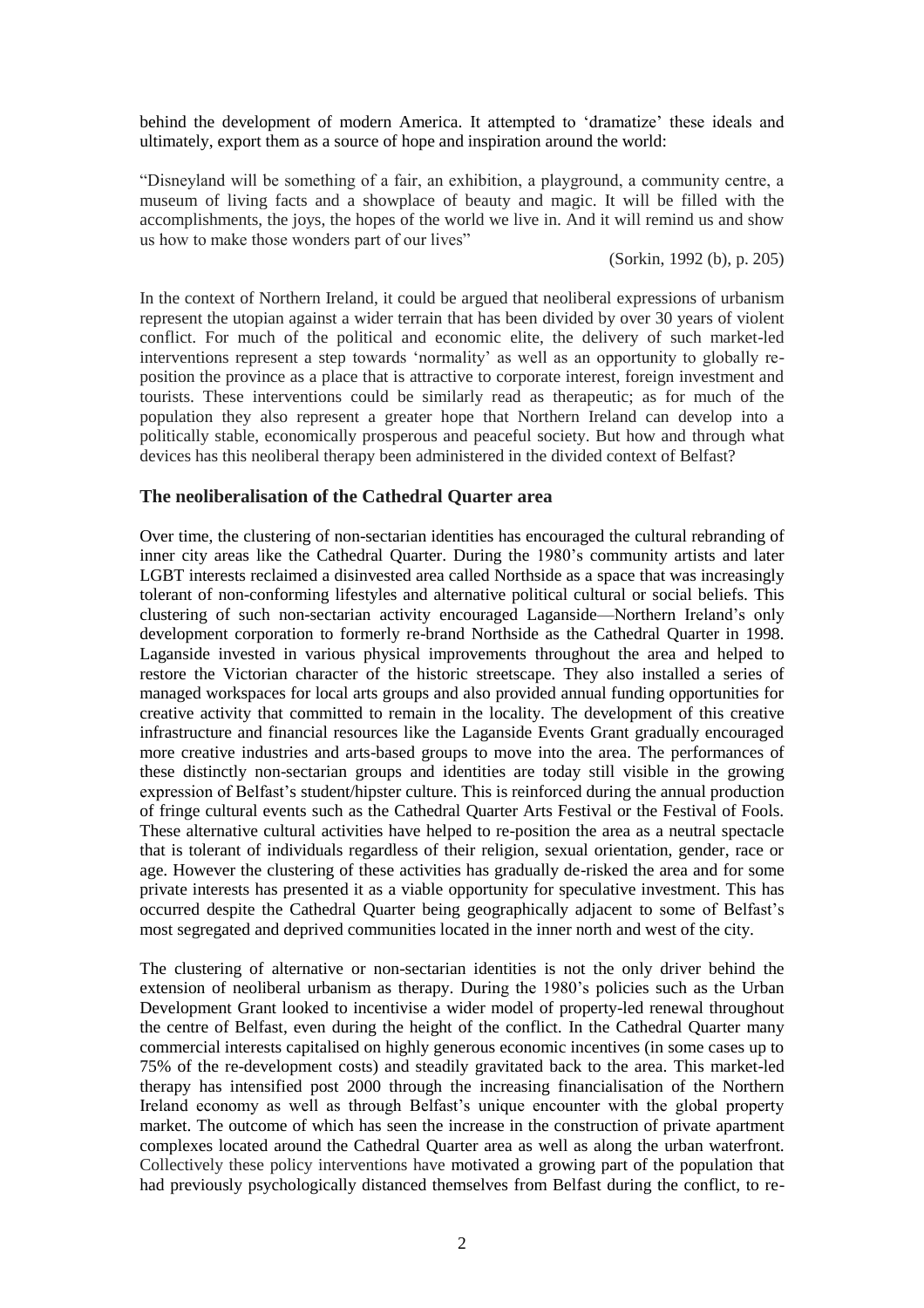engage with the city centre. A significant proportion of this emerging population are young, single, well educated and employed in the service sector. Not only is this demographic working and socialising around neutral parts of the city, but there is also evidence to suggest they are now beginning to live there as well.

Neoliberal urbanism as therapy has also been extended by what Almendinger and Haughton (2013) refer to as 'soft spaces' of governance. Emerging 'soft' spaces of governance such as the Cathedral Quarter Trust (CQT) have demonstrated an ability to de-stabilise traditional modes of urban governance, which in the past have served to legitimise rather than mediate sectarian claims and territorial disputes. In the divided context of Belfast, the CQT has effectively allowed for the development of a new regime of urban governance that is for the most part 'colour-blind' and does not endorse the promotion green (nationalist) and orange (Unionist) politics. Instead the fuzzy boundaries of the Trust have brought together a new formation of stakeholders that are seemingly united around discourses of development that promote inward investment as well as property and culture or arts-led renewal. Finally, neoliberal spatial development has been encouraged by the development or proposed construction of flagship projects. These have included a completed metropolitan arts centre called the MAC and two projects that are unfinished but underway. One project is the relocation of the University of Ulster campus and the second project is a mixed-use boutique retail development called Royal Exchange. The Royal Exchange currently has planning permission but the scheme has stalled due to complications over finance and how the eventual development will be integrated into the wider Cathedral Conservation Area. Flagship projects like those mentioned are positioned as therapeutic due to their ability to provide Belfast with spaces that do not serve to legitimise sectarian politics, practices, interests or disputes. They also represent a certain neutrality that is also hip, vibrant, creative tolerant, pluralistic, diverse and ultimately, redundant of the sectarian identities and imageries associated with the city's troubled past.

Despite the hope created by flagship projects and other highly neoliberal modes of urbanism, this article argues that they have not always delivered a just and equitable model of renewal. The remit of Laganside also involved clearing and priming numerous sites on the waterfront side of the Cathedral Quarter boundary. This encouraged private investors to develop a number of high density—in some cases luxury apartment complexes. One notable example that is located adjacent to the MAC is Saint Anne's Square. Since 2001 Belfast's encounter with the wider global property economy certainly encouraged the unregulated speculative development of these city centre apartment complexes. In some cases Figure 1 demonstrates how the supply has outstripped the demand and central areas like the Cathedral Quarter were left with some of the highest vacancy rates in Belfast.

#### **Figure 1 Vacancy rates in the Cathedral Quarter**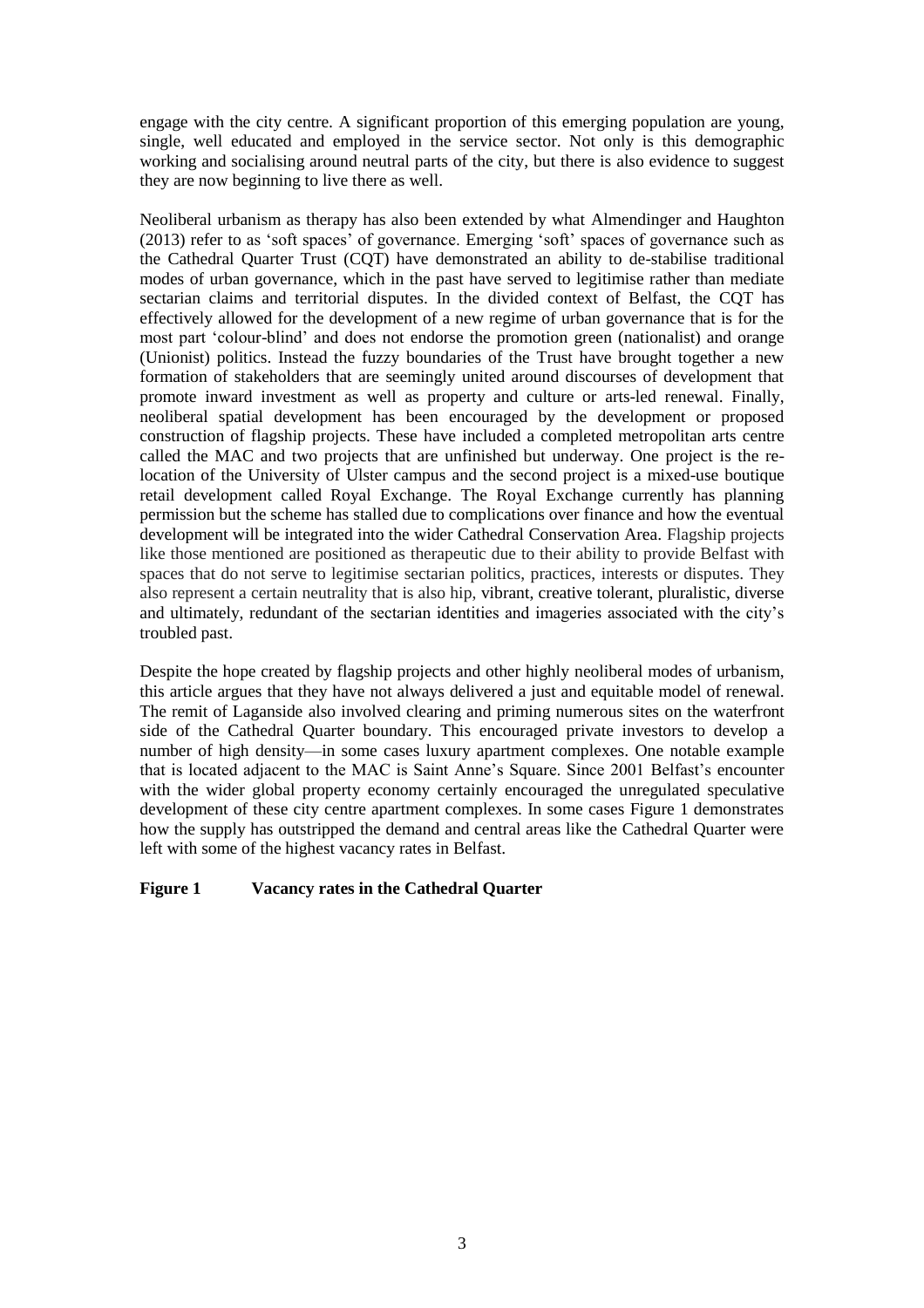

#### **Produced by author**

Nolan (2014) has shown how the wider implications of this property crisis were also reflected in a drop in houses prices throughout the rest of the province. During the last decade the crisis has simultaneously had an increasing bearing on the performance of the Northern Ireland economy. This impact can be read in terms economic recession and a decrease in economic activity across all sectors combined with job losses and redundancies, particularly in the service and construction industry. Despite offering the potential to imagineer neutral and nonsectarian spaces, it could be argued that emerging modes of neoliberal urbanism have just imposed new patterns of socio-spatial segregation that have just overlapped existing forms of territorial division. This would suggest that neutral spaces such as the Cathedral Quarter are far from shared and are becoming increasingly re-orientated around the needs of those that have the ability to pay. How both the neoliberal and ethnocratic geography of Belfast continue to overlap and fragment the city is a pressing concern and will certainly demand further research in the future.

This promotion of certain identities or populations at the exclusion of others is re-enforced by the stakeholders that make up the Cathedral Quarter Trust. Given the prevalence of underlying ethnosectarian interests that exist on the edge of the Cathedral Quarter, it would seem that neighbouring ethnocratic communities like Carrick Hill are deliberately excluded from participating in not only the Trust, but also the wider vision of urban renewal for the area. Especially, when the residents' demands for social housing were recently rejected against plans by the University of Ulster to develop a new campus in the area. The place of low-income residents in the area in relation to the re-development of the University campus represents an ongoing urban struggle. A discussion of what tactics of resistance these interests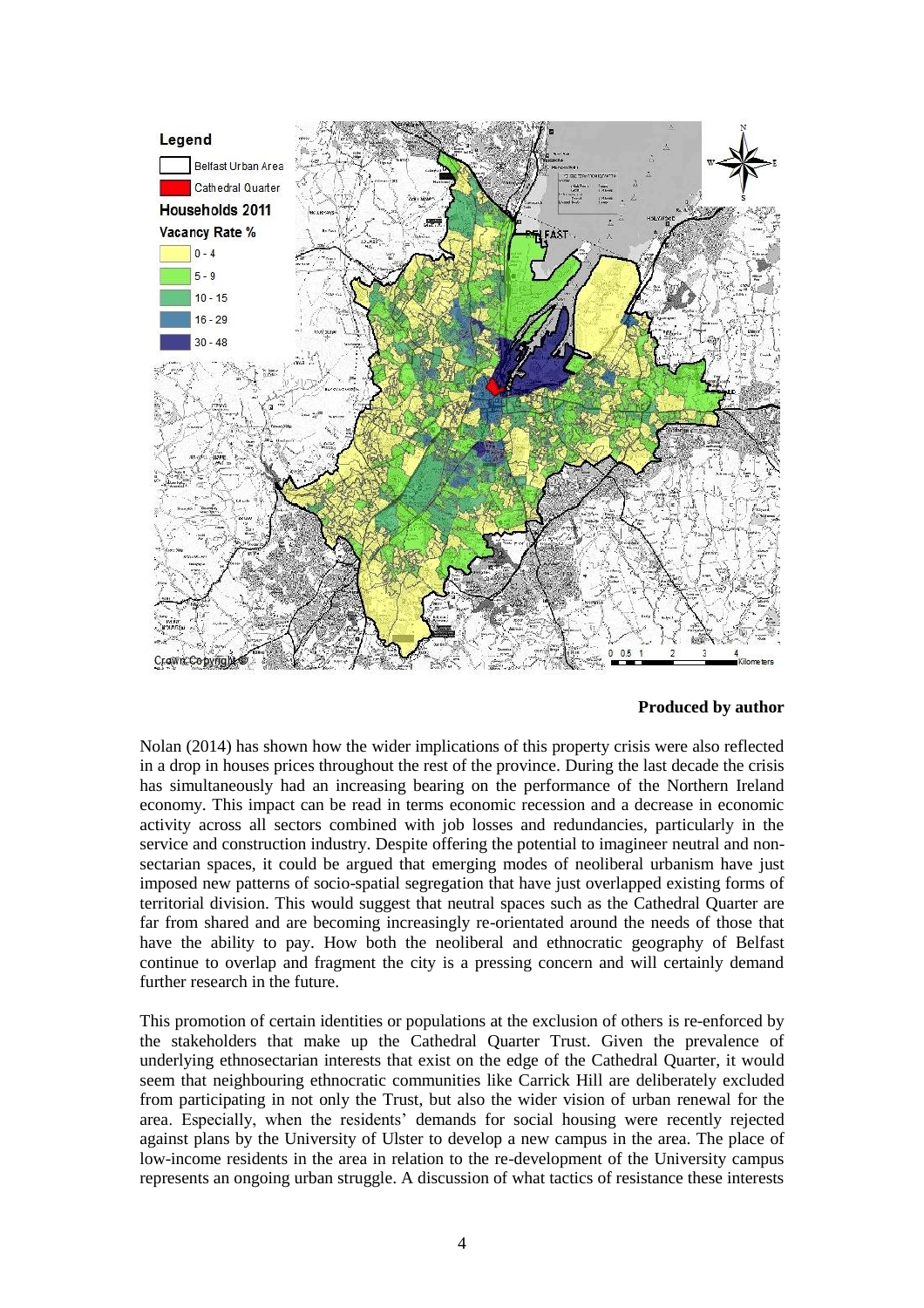have used to respond to this development will be discussed in the next section. On the other hand, the highly fuzzy boundaries of the Cathedral Quarter Trust have provided an opportunity for some marginal interests to participate in urban renewal. However, how the demands of marginal cultural and arts interests that participate on the Trust have done so in a strategic manor. Granted, their neutral characteristics dovetail nicely with the promotion of a wider property and culture-led model of renewal. However, through such tactics of Kunkel (2011) calls 'co-option' marginal cultural interests have utilised their position on the Trust to get closer to land-owning interests and political elites.

#### **Neoliberal urbanism and its contestations: a response from below**

These examples have demonstrated how the extension of neoliberal urbanism in the Cathedral Quarter has been far from smooth. In reality it has emerged over what Peck and Tickell (2002) label a unique 'path-dependency' that has been shaped by external crises linked to wider economic restructuring, the spatial re-organisation of labour and global cultural change. It has also been compromised by challenges created by internal conflict and local patterns of segregation. Like in many other urban contexts, this article has demonstrated that the species of neoliberal urbanism that currently 'actually exists' in the Cathedral Quarter has also been subject to multiple 'contestations' from non-sectarian interests on the inside (Sheppard et al 2007). The previous section demonstrated how the extension of neoliberal urbanism has not yet displaced the organic socio-cultural activity and that had re-colonised the area back in the 1980s. This is significant and has provided the opportunity for a number of local marginal interests to remain within or close to the Cathedral Quarter area.

Over time these interests have been, and still are for the most par represented by a vibrant community arts scene united under the umbrella of the Community Arts Partnership, an evergrowing LGBT community and a spree of autonomous cultural groupings. There are also a host of 'fringe' socio-cultural associations that originally developed ties with a sub-cultural hub called the North Street Arcade and now more recently with the Cathedral Quarter Arts Festival. Moreover, they also showed to include a number of small community organisations like the Belfast Interface Project, the Belfast Centre for the Unemployed and its adjoining social enterprise called the John Hewitt Bar. In 2014 these organisations have also been joined by an ethical development trust. Despite being subject to advancing waves of marketled processes, many of these marginal interests, have been able to re-negotiate their survival in the Cathedral Quarter. Over time, this response has been represented by various strategies that have oscillated from a position of protest and resistance over the construction of large projects such as University of Ulster, towards more 'co-opted' practices of participation and ultimately, incorporation into emerging forms of soft governance such as the Cathedral Quarter Trust. This incorporation into the Trust could be read as many marginal inside interests effectively selling out. Given the vibrant nature of their creative activity, some marginal interests like the community arts scene posses certain 'neutral' qualities that dovetail extremely well with de-risking the area and encouraging a wider property-led model of renewal.

It would also seem that these non-sectarian interests are essentially absorbed or incorporated into the consumerist logic and competitive re-branding of Belfast as a neoliberal city. However some of these interests like the community artists were not just aware of their usefulness but also, more importantly, the potential frailties that can accompany the rebranding of the urban as a cultural spectacle. The active incorporation of the community artists into emerging formations of 'soft spaces' like the Cathedral Quarter Trust was deemed to be a deliberate choice and a highly necessary act. Ultimately they have had to exploit this participation in the Trust to secure legitimate survival and potentially guarantee the allocation of centrally administered funding opportunities such as the Laganside Events Grant. The community arts subsequently hold in tension utilitarian practices to guarantee such important resources, whilst they simultaneously look to deliver social change and wider benefit via an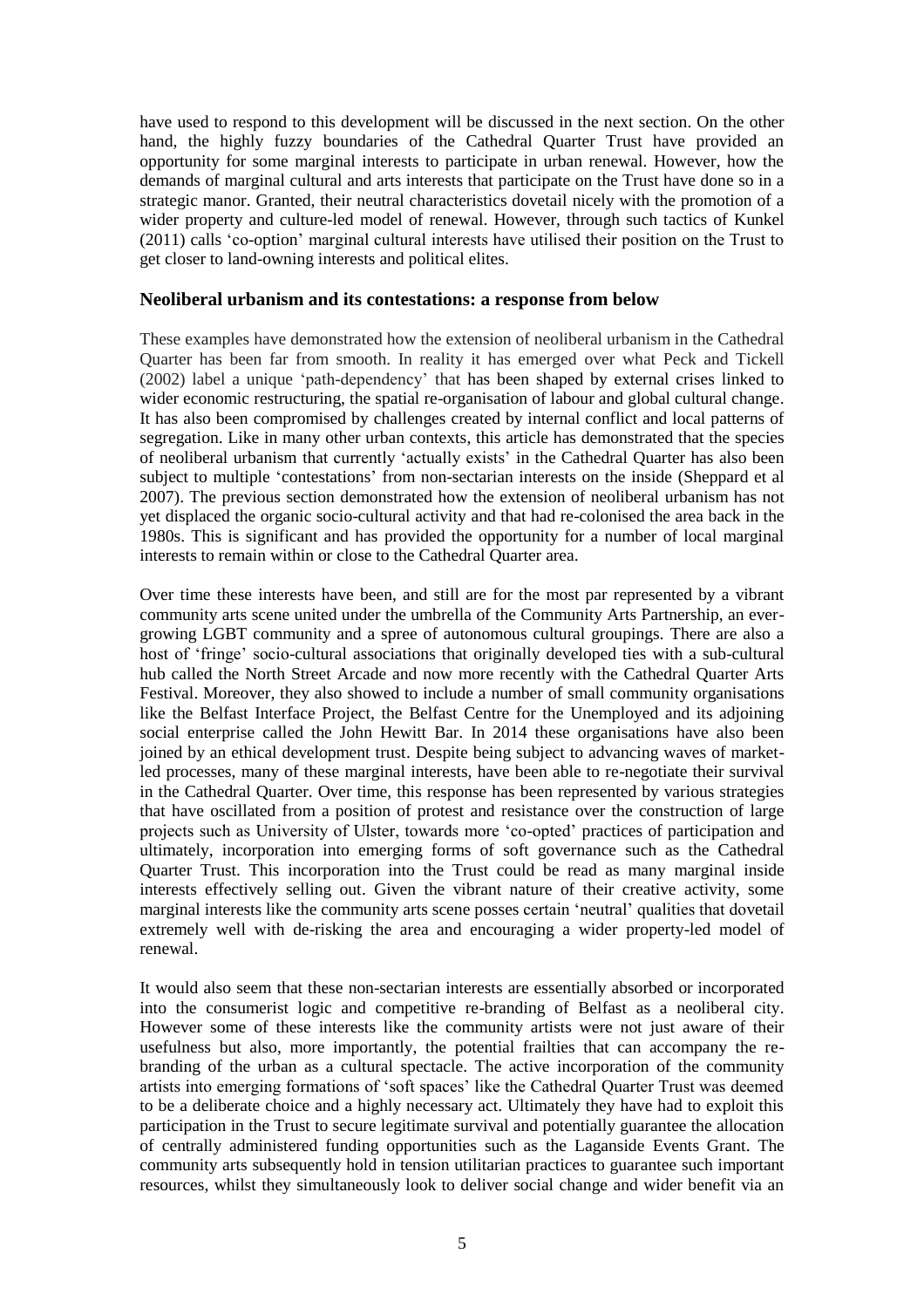extensive programme of community-led arts. This programme includes hosting a variety of local cross community projects that link to health, early year's education, substance abuse and youth justice. The next section of the article will provide more analysis on local interests that have looked to resist, challenge or divert the extension of market-led renewal.

#### **The survival of the community arts and the fringe socio-cultural sphere**

Over time this alternative cultural community has repeatedly faced and successfully navigated a series of obstacles that have jeopardised their future in the Cathedral Quarter area. One of these obstacles has been the millions of investment that Executive departments like Department for Culture and the Arts have committed towards the construction of emerging cultural flagship projects like The Metropolitan Arts Centre (the MAC). The development of the MAC has raised subsequent tensions between the 'fringe' expressions of cultural activity supported by the community arts scene vs. the pastiche brand of culture that is being promoted by the curators in the museum. Despite such growing discontent, the community arts scene aligned with other fringe socio-cultural interests has never actively resisted the concept of The MAC publicly. Instead of forming a position of protest against the development and the extensive financial privileges it receives from other funding bodies like the Arts Council of Northern Ireland, some marginal socio-cultural interests have been very deliberate through their efforts to mobilise a legitimate claim to exist alongside it through experimenting with their own expressions of artistic and creative activity. This experimentation has been distilled in the annual production of an array of 'fringe' cultural festivals like the Cathedral Quarter Arts Festival, Culture Night and the Festival of Fools. It has also been witnessed in alternative venues such as the Black Box that promote local comic talent, alternative music genres, and performance spaces for local dramatic societies. These have all remained open as a counter-culture to the official produced programme of creative arts found at The MAC. One important organisation that is effectively looking out for community artists in the Cathedral Quarter is the Community Arts Partnership.

### **The Community Arts Partnership**

CAP, formerly known the Community Arts Forum, were established in the late 1980s as an umbrella organisation for local arts groups under threat to central cuts as well as vulnerable to the presentation of elite more pastiche formations of 'arts' in the Cathedral Quarter. This latter threat has been accelerated given the recent introduction of The MAC. CAP advocate for policies that prioritise the arts and extend the provision of cultural resources, lobby on key decisions (like the withdrawal of the Laganside Events Grant) support their members with technical assistance (especially around keeping accounts) and in general attempt to make the community arts sector financially more resilient and sustainable. Over time they have deliberately accessed and used government grants to help acquire their own assets, which as the table demonstrates have grown steadily over the last five years. Their numbers are not strong, but they create an annual surplus for reinvestment in the local community arts scene at nearly £100,000 per annum. Figure 2 summarises the financial position of the Community Arts Partnership (CAP).

| <b>Figure 2</b> |  |  |                                                             |
|-----------------|--|--|-------------------------------------------------------------|
|                 |  |  | <b>Financial position of the Community Arts Partnership</b> |

| <b>Financials</b>           | 2012(f) | 2011(f) | <b>Year on Year change</b> |
|-----------------------------|---------|---------|----------------------------|
| Total assets                | 171,007 | 125,550 | $+35%$                     |
| <b>Total liabilities</b>    | 49,666  | 45,129  | $+10%$                     |
| Profit and loss account     | 95,193  | 38,782  | $+146%$                    |
| Shareholder funds/net worth | 80,421  | 80,421  | $+51\%$                    |

**(Taken from Dudil 2014)**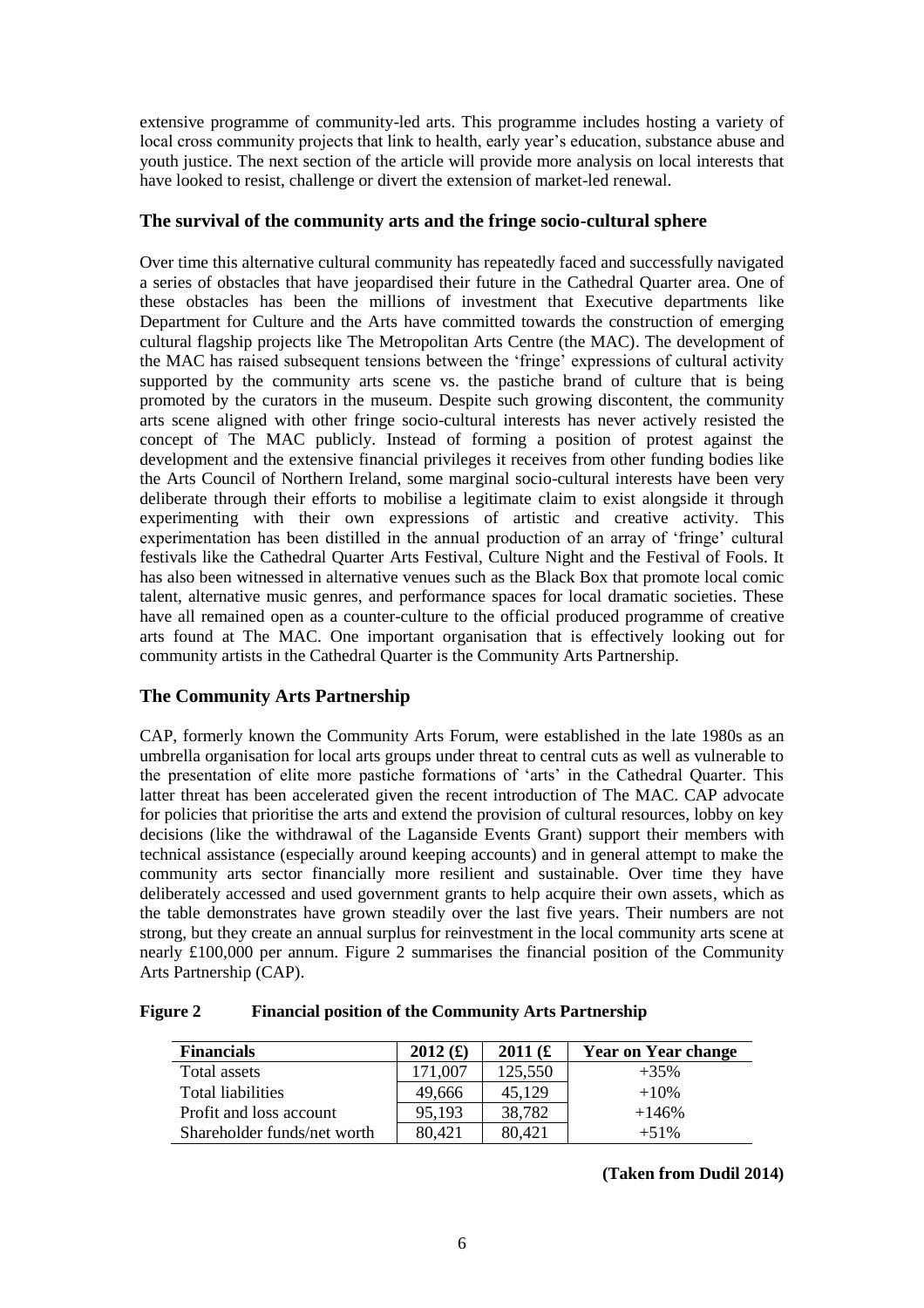Various community arts interests like CAP have over time been active in trying to develop associations with other interests in the Cathedral Quarter area. This began in the 1990s through collaboration with local commercial interests and the development of the Northside Business Trust. It continued after the millennium through a new wave of community artists positioning themselves closer to land owning interests via the formation of the Cathedral Quarter Trust. Not only has their involvement in the Trust helped to re-install and protect the Laganside Events Fund, but it has also allowed them to get closer to interests that are politically well connected. To do this effectively community artists have to know how to behave in the company of such interests, become fluent in the entrepreneurial discourse of the Cathedral Quarter Trust and 'co-opt' with the positioning of the Cathedral Quarter as an economic asset. But at the same time they must remain aware of their community obligations and the social value of their work. Ultimately, they must exercise utilitarian practices to deliver services, which they see as both socially progressive and locally meaningful.

### **The Lets Get It Right campaign**

These efforts to conform alongside the extension of neoliberal modes of urbanism and attempt to experiment rather than protest have also been reflected in the Let's Get It Right campaign. Made up of various local socio-cultural interests that included representation from local community artists this campaign articulated some concerns against the retail-led flagship project called Royal Exchange. Along with Belfast based architectural 'do-tank' Forum for Alternative Belfast (FAB), local interests involved in the Let's Get It Right coalition did not resist or challenge private investment mechanisms, the commercial focus of the 'big box' scheme, nor its scale and impact on the surrounding part of the central business district. Instead they used their own design skills and other creative epistemic techniques to present a design that retained fabric of a historic listed building called the North Street Arcade, provided more arts-based/cultural infrastructure and extended the provision of affordable housing.

Over time wider market conditions have certainly conspired to halt the delivery of the Royal Exchange project. Despite this, the ideas of the LGIR campaign have been reflected in the final plan which has been modified to include a designated arts centre and also a small provision of affordable apartment units. How and when these will be actually delivered in relation to the rest of the scheme has yet to be discussed, so there is every possibility that they may not even materialise. But by strategically choosing to 'co-opt' and not resist the wider property-market objectives, local socio-cultural interests have potentially secured some consideration in the final proposal and effectively enhanced their legitimacy to exist in the Cathedral Quarter area. The motivations behind the campaign varied but all interests involved were pragmatic that developers held most of the cards. Whether it was the attempts of historic built interests securing the arcade or the community arts scene obtaining more creative performance space, all interests were utilitarian in their approach to securing what they wanted from the development. These gains have come at the expense of promoting even more retail-led investment within Belfast's urban core.

### **Social Enterprises: co-option or altery?**

The Belfast Centre for the Unemployed (BCU) moved into the old Northside area during the 1980's. Through forging alliances with other commercial interests the BCU was an influential stakeholder in the formation of the Northside Business Trust. Using government incentives like the urban development grant, the BCU purchased and restored a building in the Cathedral Quarter area. In addition to their office buildings on Donegall Street, the BCU also currently owns and manages a neighbouring bar called the John Hewitt as a social enterprise. Over time the John Hewitt has evolved into a significant hub for local artists, musicians, poets and playwrights as well as a popular venue as part of the annual cultural events calendar. The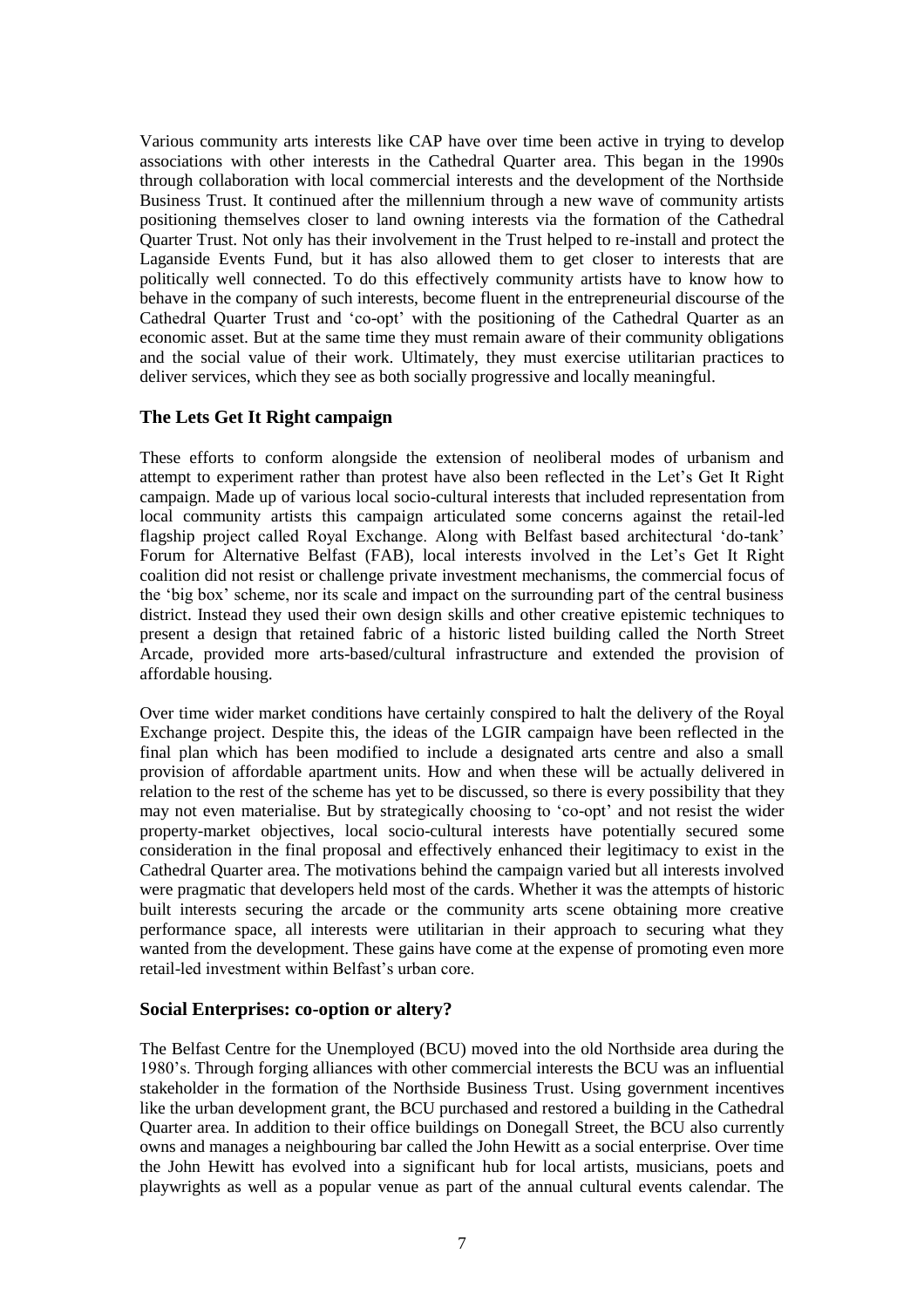profits generated from the bar are re-invested back to support the promotion of local cultural events as well as the formation of creative alliances. To name a few of significance these include the Open House Festival, Belfast Blues Festivals, the Cathedral Quarter Arts Festival, The Bruiser Theatre Company, Belfast Humanist Group, Catalyst Arts, and Belfast Creative Writers Network.

When it opened in 1984, the BCU originally focused on challenging the austerity politics of Thatcherism and carried out research on the impacts of this political shift by examining rising trends in social deprivation and poverty across Northern Ireland. They also developed training programmes that sought to up-skill young people to enter a local labour market that was becoming increasingly re-orientated the development of a service-led economy. Finally they sought to develop their own, albeit small, nexus of social enterprises to create alternative businesses based on collective ownership and social use value. It is important not to overstate these examples of alternative economics. The cases identified here with the BCU are not linked to each other and do not tend to think of themselves as part of an alternative economic collective. Accessing finance (grants and loans) and developing the skills to create social enterprises that respond to local needs and accumulating assets are all an important part of such strategies. But there are limited consequences even among the BCU about the possibilities of such alliances, how to replicate these models and scale the social economy so that it represents a meaningful counter to neoliberal urbanism. They have their own logics, resources and perhaps highly local uses but they have not been sufficient to make an imprint on the rolling out of neoliberal urbanism in the Cathedral Quarter.

#### **Carrick Hill residents and their campaign for collective consumption**

The residents of neighbouring Carrick Hill represent another increasingly marginal population that have tried to exercise a claim to land in the surrounding locality of the Cathedral Quarter area. Despite mobilising traditional forms of urban protest, the Carrick Hill residents have repeatedly lost out on land that was originally designated for social housing use. During the 1980's the residents successfully secured the re-development of social housing scheme called the Unity Flats. The DoE later over turned these re-development claims and instead decided to prioritise the investments demands of the Northside growth thrust. More recently they also lost out on a social housing designation on site in Fredrick Street. Here the recent construction demands of the University of Ulster's campus were again prioritised at the expense of local social housing claims. To challenge the construction of such projects, the residents of Carrick Hill (united behind the Carrick Hill Resident Association CHRA) have repeatedly voiced their concerns by attending statutory consultation meetings, building coalitions of residents groups, trying (unsuccessfully) to bring political representatives on board, as well as by writing long and multiple letters of objection. Moreover, they have organised collective displays of community discontent outside the central Housing Executive offices as well as close to the University of Ulster itself. But despite exhausting such traditional methods of urban protest the CHRA have exerted very little influence in over- turning the eventual decision in their favour. Significantly, they have also never formally participated in any arrangements of soft governance like the Cathedral Quarter Trust. This would suggest that given the majority of ethnocratic residents that populate Carrick Hill, unlike the community artists, their presence is seemingly held by policy makers and urban elites as 'disruptive' to the extension of a property-led renewal.

Despite their limited success to secure social housing designations within or close to the Cathedral Quarter area, over time the Carrick Hill residents have started to use more sophisticated mechanisms of protest that have included the use of legal challenges. These were represented by residents seeking technical advice from local planning advocacy forum Community Places to table a Judicial Review (JR) regarding the final decision of the Northern Ireland Planning Appeals commission (PAC) to overturn the original decision at Fredrick Street. The JR failed on a technicality by not involving the appellant sufficiently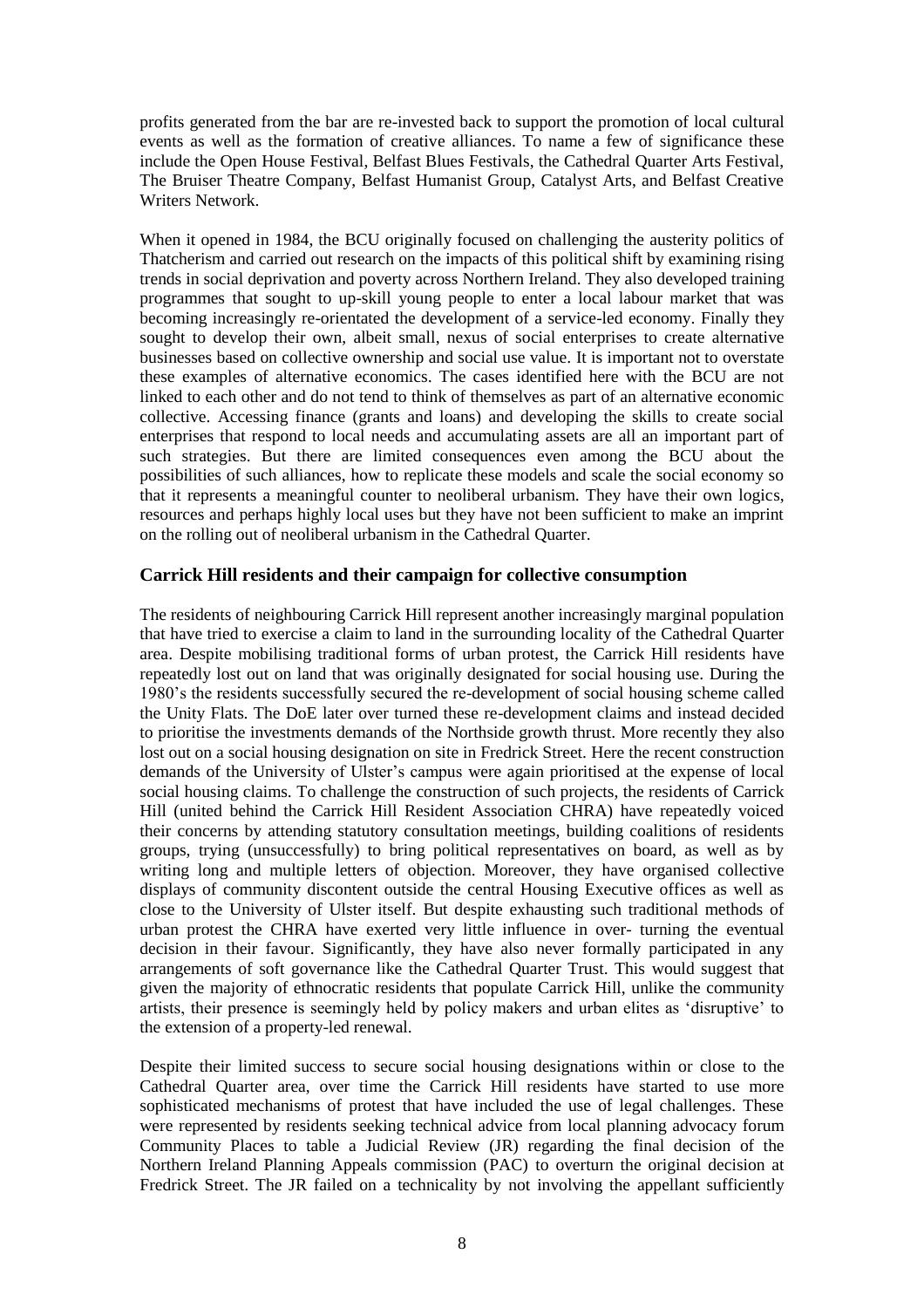early in the decision making process that was ultimately to be challenged. The judge ruled that the said person had insufficient material interest in the case by not objecting at the appropriate statutory points (for example to the public advertisement) and the CHRA was not given permission to further the case.

The final judgement said nothing about the procedural irregularities or the 'unreasonableness' in repealing the social housing designation in an area of Belfast with the highest waiting lists in Northern Ireland. The fact that the legal system is seemingly weighted towards the property rights of a flagship development interest is not the only issue but also the inability of the CHRA, the advocacy support organisation (Community Places) or their solicitor to follow the exact procedures involved with tabling a JR. Furthermore, the reliance of the CHRA on traditional street-level urban protest may well have gained some traction in the 1970s. But these tactics seemingly do not extend to the fuzzy realities of soft- governance like the present Cathedral Quarter Trust. Nor do they challenge the primacy of the private development interests like the University and their ability to access key interests (and even individuals) to help realise their development aspirations in what appear to be fairly hidden and protected ways.

#### **A range of actions as well as possibilities**

Despite their lack of success in the Cathedral Quarter there have been a range of tactics and strategies mobilised by marginal interests in response to oncoming modes of neoliberal urbanism. This has involved such interests infiltrating soft spaces of governance like the Cathedral Quarter Trust as a means to get much closer to more influential interests and attempt to secure the survival of economic resources like the Laganside Events Grant. This demonstrates that the outcomes of soft governance are seemingly not always fixed or even pre-ordained and that decision making arenas are being used differently by various interests to achieve very different objectives. But what is most striking about the making of the Cathedral Quarter is the way in which a fairly limited development agenda has been repeatedly justified over time. There was much evidence presented in this article to suggest that a range of governance arenas, plans, resources, people and experts are important to understanding how the Cathedral Quarter was initially discovered by alternative sociocultural interests, re-discovered by the DoE and Laganside and how it has been most recently raided by speculative development interests linked to Royal Exchange and the University of Ulster. But as Healey (2010) demonstrates, these 'structures' are not always fixed. Ultimately they exist to be manipulated and potentially re- worked by local interests.

In the case of the Cathedral Quarter, they have seemingly been re-worked to benefit those interests looking to deliver a property-led model of renewal. The recent Cathedral Quarter strategic vision and development plan (2011-2015) has cemented this direction by making 'attracting investment' and 'commercial interest' a fundamental objective throughout the document. Experimental resources and incentives like the Urban Development Grant were extended to de-risk the space and encourage property speculation as far back as the 1980s. Whilst the formation of current 'soft' spaces of governance like the Cathedral Quarter Trust have represented flanking mechanisms that help to drive forward the investment-led agenda and choreograph or buy-off any dissent raised by the local population. But as we have seen with the Trust, it has also provided scope for some local marginal interests like the community artists to participate and get closer to interests with higher amounts of economic capital and useful political connections. On the one hand there are some interests, like those involved with flagship projects that occupy key positions of these emerging formations of soft governance, that have seen their objectives to accumulate capital infused into visioning documents like the recent plan. Whilst on the other hand, there is other less marketable identities like the residents of communities in Carrick Hill who are unable to penetrate such arenas and exist very much on the outside and away from regeneration resources. There are also other interests such as the community artists or social enterprises like the BCU that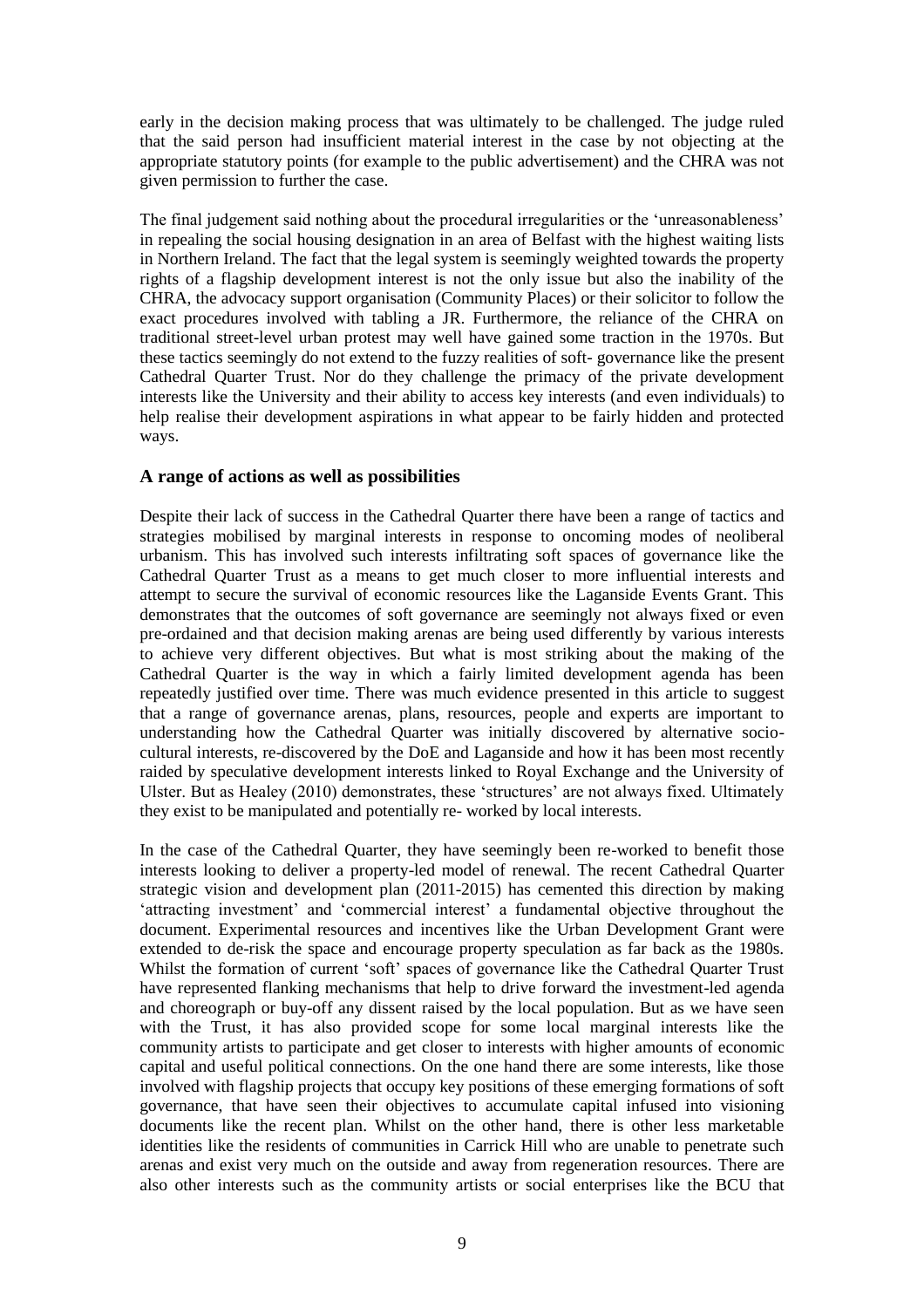occupy a position that exists somewhere in between. These are interests that have effectively had to 'learn how to behave', abide by the entrepreneurial discourse of the Trust yet remain committed to delivering an alternative programme of community arts and social projects. This article has demonstrated how both the extension of neoliberal urbanism and how it is worked or challenged (in its actually existing state) is certainly complex, even within small localities such as the Cathedral Quarter. The article will now conclude by trying to illustrate some of the implications for the practice of urban resistance.

#### **Conclusions: Implications for practices of urban resistance**

Ultimately the question is how radical have these alternatives been in terms of their performances in the neoliberal urbanisation of the Belfast? And do they represent a politics of resistance that is capable of challenging the authority of market-led urbanism? By reflecting on these practices in the Cathedral Quarter it would seem that the actual usefulness of resistance in itself has been questionable and highly limited. Essentially, much of this article has demonstrated how the various urban protests based within the area over time have left the exploitive effects of neoliberal urbanism relatively unchanged. This would suggest that we need to learn more about resistance as a process that tries to work and re-work the modalities of neoliberal urbanism where it 'actually exists'. Again future enquiry needs to be dedicated around finding out more about how these marginal interests actually respond and try to rework the transmission of neoliberal urbanism in their own interest.

The Occupy movement is a recent interesting recent example of resistance that has sought to destabilise the global hegemony of neoliberal capitalism. Despite globalising awareness about the immoral practices of Wall Street, bankers' bonuses and the lack of financial regulation, we have to be pragmatic about what the movement has altered with regards to actually altering the exploitive effects of neoliberalisation. Although having a base in cities across the world—there was even a camp in Writers Square within the Cathedral Quarter for a short time—the politics and practices of neoliberal capitalism on Wall Street remain distinctively unchanged. The failure of the Occupy movement has been read largely in its inability to ground itself in local urban struggles. This article argues that we have thus tended to ignore or devalue micro-struggles in the everyday or evolving of what Harvey (2013, p.124) termed the "termite theory" of evolutionary change: 'eating away at the institutional and material supports of capital until they collapse'. This article has also demonstrated to some degree these local termites can, during certain periods of time, have some value and present certain opportunities for progressive reform. Particularly in terms of the popular street protests that were delivered by the CHRA during the 1970s/1980s who successfully challenged to NIHE to respond to the deteriorating conditions of Unity Flats.

But interestingly, such practices of resistance failed to register in the post-conflict and postpolitical epoch of Northern Ireland. Even recently in 2014 this article has shown how such practices have been incapable in terms of the Carrick Hill residents mounting a legal challenge like a Judicial Review, gaining wider political support or even developing productive networks with other local interests that were simultaneously wrestling with the onset of market-led renewal. Unlike the community artists the Carrick Hill residents have not gained access to sites of decision- making arenas like the Cathedral Quarter Trust, developed some degree of influence, enhanced their legitimacy and safeguarded resources that had been previously threatened to be withdrawn. The community arts interests are not ignorant of the sacrifices they have to make in order to be considered as a legitimate interest and a formal part of the Trust; particularly when it comes to making compromises over the retail-led investment of Royal Exchange. They must be considered utilitarian, as they seem to understand where decisions about urban regeneration are being negotiated, and ultimately what trade-offs are necessary in order for them to guarantee their survival in the Cathedral Quarter.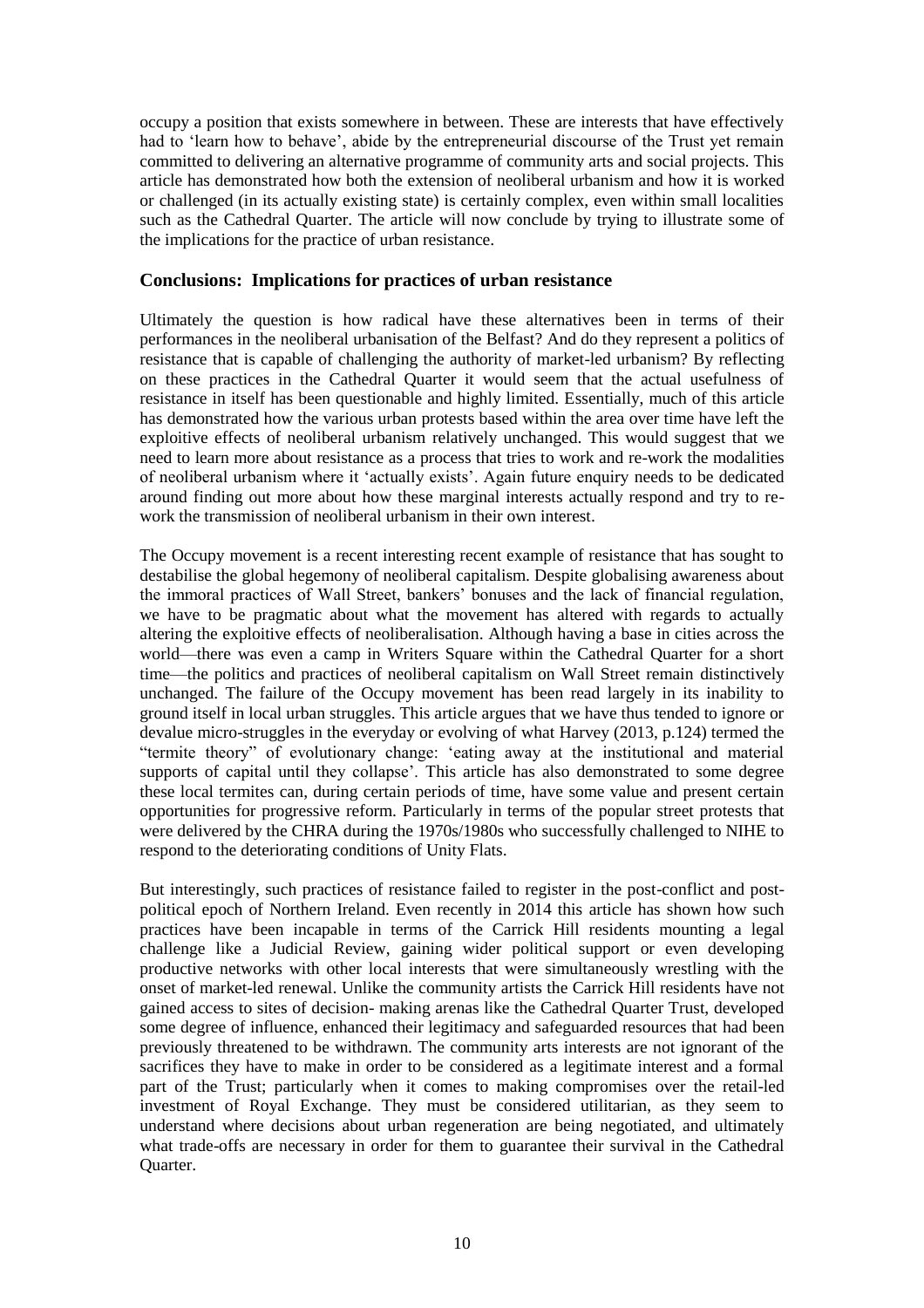However, the response of the community artists must not be viewed as an attempt to take down neoliberalism from the inside. The Belfast Centre for the Unemployed should possess the ideological capability to generate a vision about what a socially inclusive cultural quarter might look like. Whilst its social enterprise, the John Hewitt represents a well-used cultural hub, the BCU have done very little to move beyond this and present a counter strategy that could be meaningful for other marginal interests in the area. Despite being an active founding member of the Northside Business Trust during the 1990s and an important interest in rediscovering the area strangely the BCU have seemingly taken a step back from the politics of renewal in the Cathedral Quarter. There is also a need to look more critically at the practices of umbrella cultural organisations like the Community Arts Partnership. Are these groupings simply out to get resources by whatever means they can get them? If so, are utilitarian practices emerging as vital strategies for countering neoliberal urbanism?

Finally there are some possibilities to better articulate how alternate practice and social innovation might be worked or reworked to create meaningful alternatives to neoliberal urbanism. The Ethical Development Trust along with another similar association in North Belfast represent two organisations that are looking to offer a social model of property investment. However at this stage they are still very much conceptual rather than real. But at present, fluctuating property market conditions Belfast are attracting these social investors as well as flagship interests like the University of Ulster to the area. It is important to stress here that resistance is not only possible on the terms offered by neoliberalism. However its usefulness can be read in terms of how it challenges neoliberal urbanism where it 'actually exists'. The performance of the Ethical Development Trust could potentially be socially useful for the residents of North Belfast. How effective they are at acquiring development sites for affordable housing use will certain welcome more research in the future; particularly in terms of the political challenges they may face, the processes they have to follow to actually acquire sites, what compromises they will have to make to get them and how or if they will connect with activities located in the designated Cathedral Quarter area itself.

#### **Bibliography**

Boal, F., Murrary, C. and Poole, M. (1976) 'The urban encapsulation of a national conflict', in Clarke, S. and Obler, J. (eds.) *Urban ethnic conflict: a comparative perspective ; [papers pres. at a conference held in Chapel Hill, N.C., June, 1975 ; Tab.]*. Chapel Hill, NC: Institute for Research in Social Science, University of North Carolina at Chapel Hill

Brenner, N., Peck, J. and Thodore, N. (2010) 'Variegated neoliberalization: geographies, modalities, pathways', *Global Networks*, 10(2), pp. 182–222.

Davis, M. and Monk, D. B. (2007) *Evil paradises: dreamworlds of neoliberalism*. New York: Distributed by W.W. Norton & Co.

Gaffikin, F. and Morrissey, M. (2011) *Planning in divided cities: collaborative shaping of contested space*. 1st edn. Ames, IA: Wiley-Blackwell (an imprint of John Wiley & Sons Ltd)

Hackworth, J. (2006) *The neoliberal city: governance, ideology, and development in American urbanism*. United States: Cornell University Press

Harvey, D. (2013) *Rebel cities: from the right to the city to the urban revolution*. New York: Verso Books

Haughton, G., Allmendinger, P. and Oosterlynck, S. (2013) 'Spaces of neoliberal experimentation: soft spaces, postpolitics, and neoliberal governmentality', *Environment and Planning A*, 45(1), pp. 217–234.